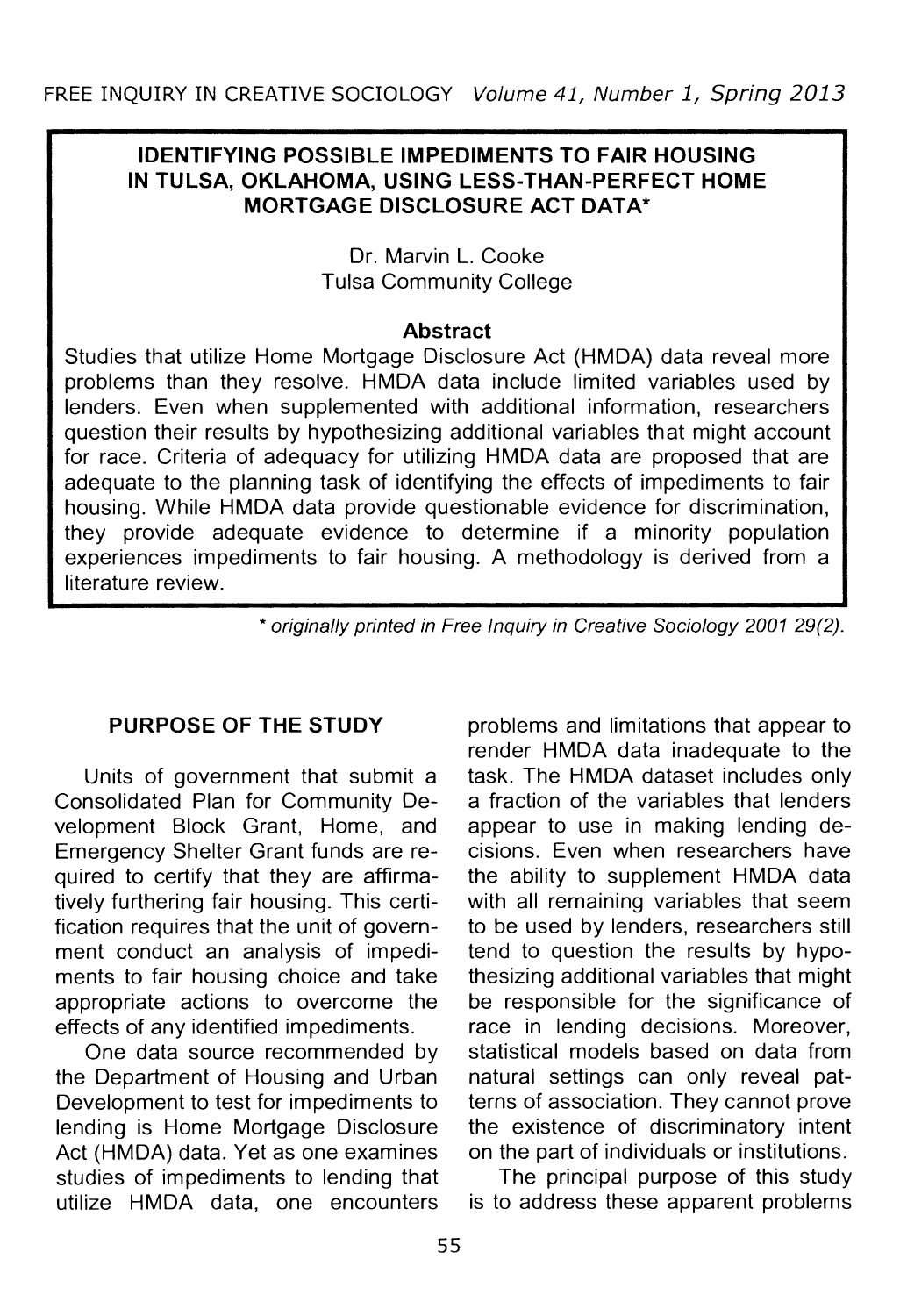and limitations by specifying criteria of adequacy for utilizing HMDA data that are adequate to the task of identifying the effects of impediments to fair housing as defined by federal housing regulations. A critical review of HMDA literature was conducted in order to specify criteria of adequacy and in order to build a model to explore whether or not there are differential lending outcomes based on race. This model was then utilized to test for evidence of the effects of impediments to fair housing based on race in the City of Tulsa, Oklahoma. The HMDA Public Transmittal Sheets for the Tulsa MSA for 1990-1994 and census tract information from the 1990 U.S. Census for Tulsa were utilized. Finally, the results for housing policy will be discussed.

## **DEVELOPING CRITERIA OF ADEQUACY FOR IDENTIFYING EFFECTS**

Many concepts and procedures of nation against an area, a loan assurement in natural and social sci- cant, both, or possibly neither. measurement in natural and social science were invented to solve practical Discrimination in lending is then problems rooted in social purposes probably best tested as a rate of loan (Duncan 1984). In a like manner, the approval (Benston 1981; Ingram and conceptualization and measurement of Frazier 1982; Leven and Sykuta 1994; political conflict between lending insti-<br>tutions and community activists over gate dollar amount of loans, the total lending disclosure. The number of loan applications required to

In the original Home Mortgage Dis- calculate a loan rate is missing. Typi-<br>closure Act in 1975, HMDA data con- cally, Shlay (1988, 1989), Hula (1991). sisted of census tract level reports of Galster (1992), Shlay et al. (1992), and the number of mortgages and the ag- Perle et al. (1994) used either the gregate dollar amounts of lending. quantity of lending in number of loans<br>Instead of enabling a well-defined test originated or aggregate dollars of loans Instead of enabling a well-defined test originated or aggregate dollars of loans<br>for lending discrimination, this ap- originated as the dependent variable in proach expanded the universe of alter- their studies. As they noted in various native explanations that could be used ways, the quantity of lending in a cen-

to discount any findings of racial discrimination that might be found in a community.

Lending data is initially reported as the aggregate number of loans or dollar amounts in a census tract forced researchers (Shlay 1988, 1989; Hula 1991; Galster 1992; Shlay et al. 1992; Galster and Hoopes 1993; Perele et al. 1994; and Turner and Skidmore 1999) to conceive of differential lending outcomes as redlining- discrimination based on the racial or economic characteristics of an area. Munnell et al. (1996) and Tootell (1996) argued that redlining so conceived and measured confounds discrimination based on the racial or economic make-up of an area with discrimination based on the characteristics of individual loan applicants. If one treats the census tract as one's unit of analysis and tests for evidence of redlining, one is left with the problem of trying to interpret the evidence for redlining as discrimination against an area, a loan appli-

Munnell et al. 1996; Tootell 1996). By gate dollar amount of loans, the total cally, Shlay (1988, 1989), Hula (1991), this ap- originated as the dependent variable in ways, the quantity of lending in a cen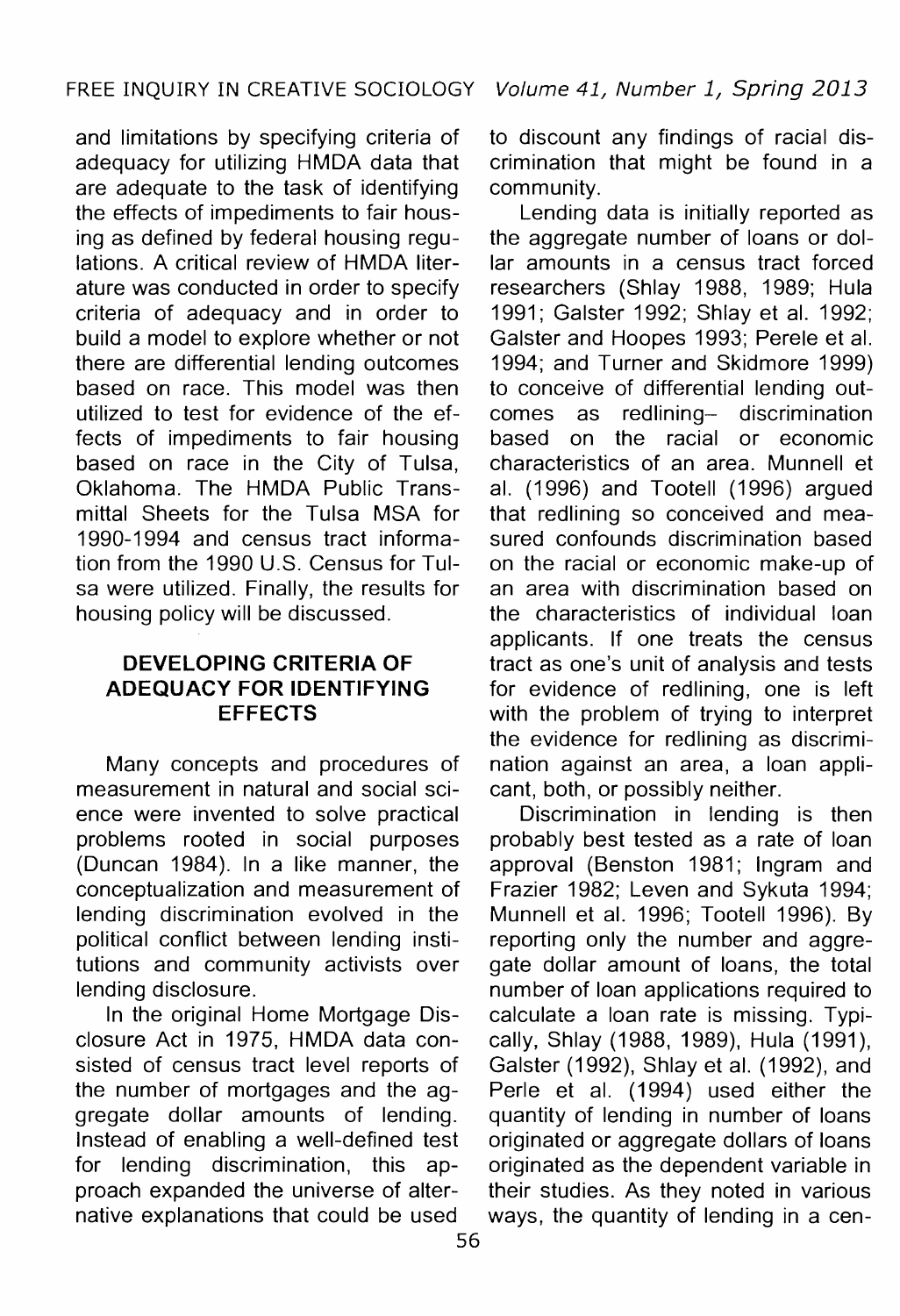number of housing units or the number characteristics of individuals. of owner-occupied units in a census Finally, if one uses HMDA data or-<br>tract. Notably. Shlay (1989) found that aanized by census tracts and fits modtract. Notably, Shlay (1989) found that ganized by census tracts and fits modardized lending volume because such<br>models better fit the data in terms of census tract to make inferences about the  $R^2$  criterion. This would point to a individual discrimination, one immedi-<br>rate embedded in lending volume as a ately is open to being challenged on rate embedded in lending volume as a ately is open to being challenged on dependent variable. Without a loan the grounds of an ecological fallacy. rate, a low loan volume found in a minority area could be countered by the argument that few persons applied for loans rather than more loan applica- properties for which loans were aptions were rejected. plied; the location of properties for

by census tract, a model to test wheth-<br>
er the racial composition of a census<br>
I and income of applicant; race and sex er the racial composition of a census<br>tract affects lending must control for the housing and population character- nials. On the one hand, the new HMDA istics that might affect lending de- dataset allows one to calculate loan cisions. (Shlay 1988, 1989; Hula 1991; approval rates for areas and to model Galster and Hoopes 1993; Perle et al. the odds of loan approval for individual 1994). The problem with interpreting applicants. It provides some individual the effects of these variables is created loan applicant variables as well as cenby confounding the effects of charac- sus tract information to allow one to teristics of loan applicants and of areas test for both redlining and individual of applicant properties when both are discrimination in lending. On the other embedded in variables that are mea- hand, the dataset provided in HMDA sures of characteristics of census data still does not provide a compretracts. Some variables, such as the hensive set of variables used by lendpercent of vacant or vacant for sale ers to assess the loan worthiness of a single-family detached units, seem to loan applicant (Benston 1981; Ingram be most related to the characteristics of and Frazier 1982; Leven and Sykuta an area. Other variables, such as the 1994; Turner and Skidmore 1999). Two median household income of a census articles (Munnell et al. 1996; Tootell tract, are characteristics of both an 1996) published from a Boston Federal area and individual loan applicants. Reserve Bank study conducted in 1992 This creates an indeterminacy that included over forty variables used by opens the interpretation of findings to lenders obtained from the Boston Fedchallenge. As Tootell (1996) noted, this eral Reserve Bank's own survey to indeterminacy can only be resolved by supplement HMDA data. Although both including in the same model both varia- of these studies found differential outbles measuring characteristic of cen- comes based on race, they represent

sus tract must be standardized by the sus tracts and variables measuring

els of lending outcomes utilizing popucensus tract to make inferences about the grounds of an ecological fallacy.<br>In 1989. Congress passed amend-

ments to the HMDA requiring lenders<br>to report the following: the location of Next, if lending volume is reported which loans were approved; type, pur-<br>census tract, a model to test wheth- pose, and amount of loan; race, sex, of co-applicant; and reason for loan dedataset allows one to calculate loan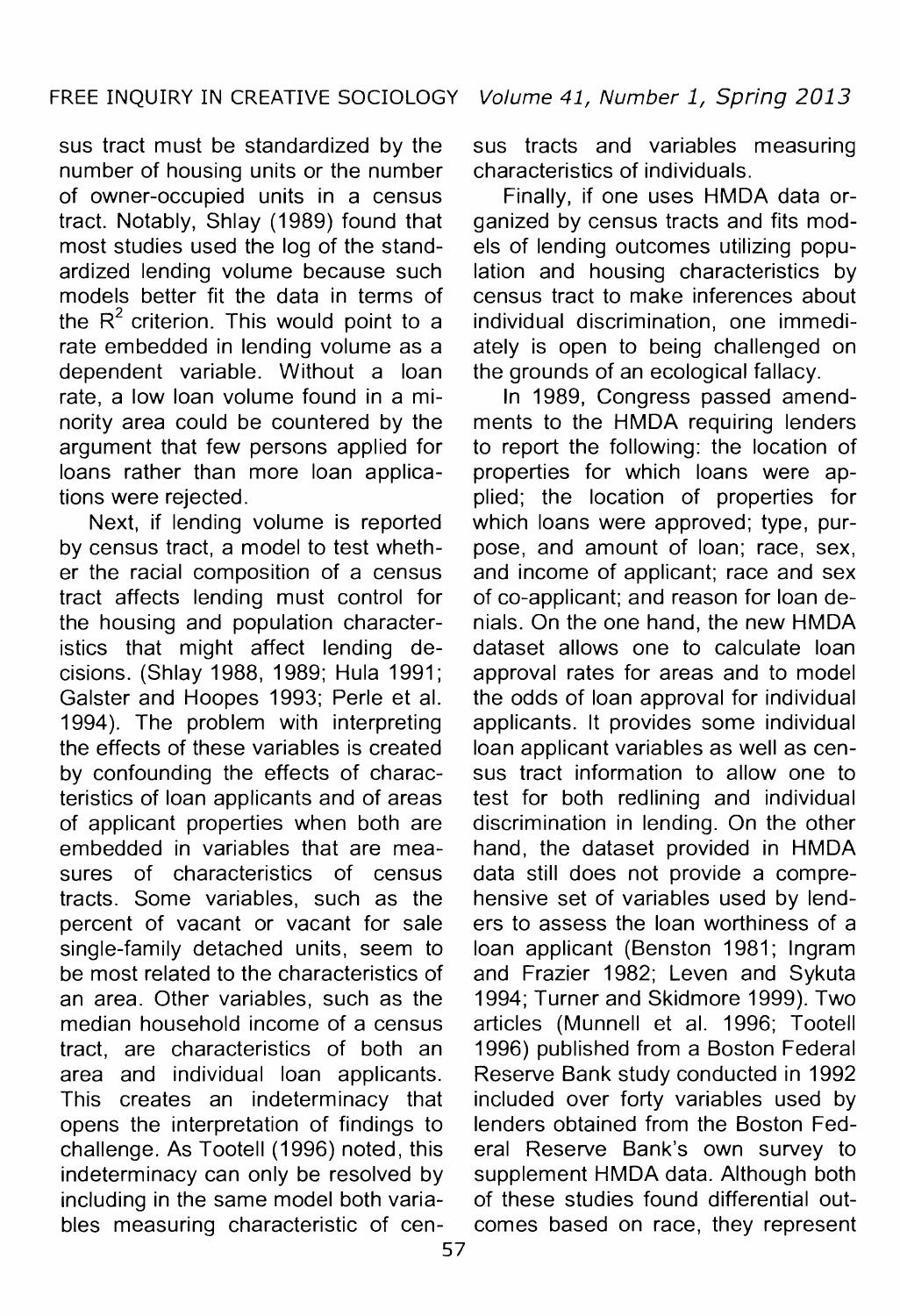studies that cannot be conducted from HMDA data alone. A researcher using HMDA data is still left with an incomplete dataset that leaves a finding of differential outcomes based on race still open to challenge on the basis of a spurious relationship between race and outcome.

In response to the Boston Federal Reserve Bank study, Becker (1993) questioned the validity of studies of loan approval or denial rates by noting that underwriters determine lending criteria based on loan default rates. In response, Ross and Yinger (Turner and Skidmore 1999: 107-127) observed that the default approach would still have potential problems of biased findings if all variables that influenced default were not included in the study. Furthermore, there are no guarantees that the factors included in the underwriting criteria are necessarily used by the lender at the time of loan approval or denial. They conclude that the loan denial approach can yield an acceptable test of the hypothesis that discrimination exists in the mortgage market.

Every study is open to methodological challenge. One can always claim that there might be some variable missing from a model that renders the resulting relation between dependent and independent variables spurious. Within the universe of available methods and data, methodological criticism makes practical sense. However, one often hears or reads methodological challenges that ask for additional data or modifications to methods beyond what is practically available to a researcher. At some point, such lines of questions become what Toulmin (1970:<br>205) called a limiting question:

... the way of answering suggested by the form of words employed will never completely satisfy the questioner, so that he continues to ask the question even after the resources of the apparent mode of reasoning have been exhausted.

By continuing methodological criticism in the mode of a limiting question, the questioner is asking for a level of certainty that does not exist within practical parameters. At that point, the criticism becomes an ad hominem argument.

In Cosmopolis, Toulmin (1990:137) suggested a different level of adequacy in the following statement: "Our revised account may or may not stand up to further factual examination, but at least it is based on circumstantial observations and plausible interpretations."

Here Toulmin claims that although always open to challenge in the face of further evidence, a study is adequate if it is consistent with available evidence and if the interpretation of the available evidence is plausible. While such criteria of adequacy cannot guarantee certainty, they provide guidelines for the practical use of experience.

For the purpose of this study, Toulmin's criteria of adequacy mean that one can test for the possible presence of differential lending activity based on race, sex, and other factors using the best data available to any researcher: the HMDA Public Transmittal Sheet records. Most researchers would not be able to use the methodology used in the Boston Federal Reserve Bank study either because they might not be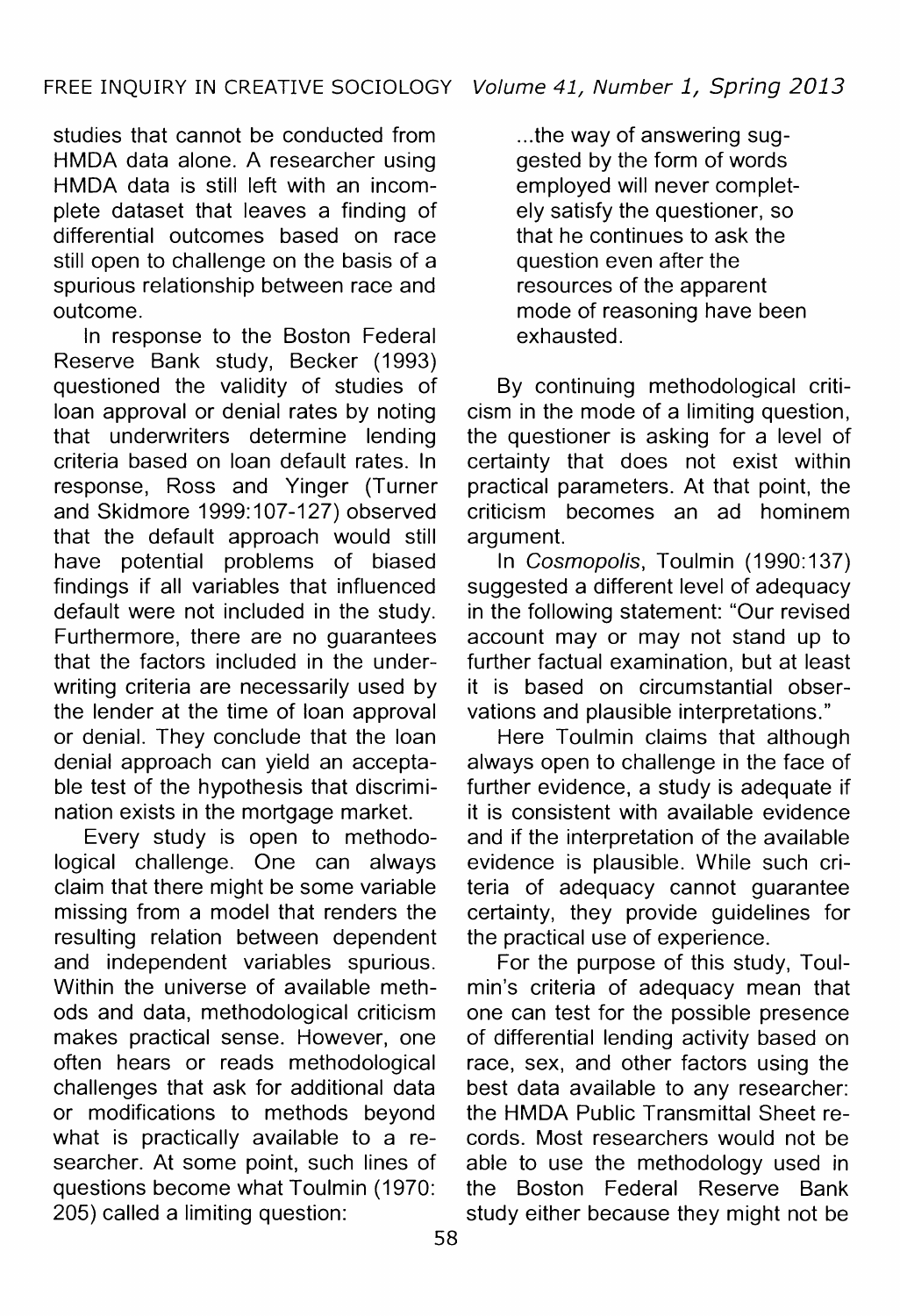able to get the cooperation from lend- even the source of an impediment to ing institutions in the same manner as fair housing to meet the certification to ing institutions in the same manner as<br>a branch of the Federal Reserve Bank or because they might not be able to fund such a survey. While there are fund such a survey. While there are overcome the effects of impediments.<br>methodological reasons for believing All one must do is provide evidence of methodological reasons for believing All one must do is provide evidence of that studies based on HMDA and an effect of an impediment to fair houscensus data alone might overstate the ing by demonstrating that a statistically<br>presence of differential lending activity significant differential lending outcome presence of differential lending activity significant differential lending outcome<br>based on race, there are no studies associated with race, sex, or other that conclusively demonstrate that the indicators of protected populations overstatement is directionally an exists. incorrect statement (Turner and Skid-<br>more 1999). Furthermore, Toulmin's caused by intervening variables, but if more 1999). Furthermore, Toulmin's caused by intervening variables, but if approach obligates the researcher to all relevant variables are appropriately use the best approach of modeling and included in a model, one can control for testing available to one. Bevond this, a such prior or intervening variables. Givtesting available to one. Beyond this, a reasonable methodological challenge en the limited variables in HMDA data

lenge to the adequacy of a study pro- comes or effects associated with indicavided by further factual examination. In tors of populations, it is not necessary to this case, it would mean that someone control for all possible spurious or interwould have to conduct another study vening variables. Even if one assumes and argue that it provided evidence of that the relation between an indicator of a different outcome. Within the limits of a protected class and lending outcome plausible interpretations and circum- is cause by an unknown prior or stantial evidence proposed by Toulmin, intervening variable not included in the one can review studies of redlining for model, the prior or intervening variable plausible interpretations and use and the indicator of a protected class ing based on race. comes are tied to the indicator of a

lending decisions, only statistical rela- comes, the effect is that the protected proving discrimination -intentional or lending. Having established that, it is sary to demonstrate discrimination or ing a population as accurately as possi-

affirmatively further fair housing be-<br>cause the purpose of the analysis is to an effect of an impediment to fair housassociated with race, sex, or other

all relevant variables are appropriately to a study is practically moot. and U.S. Census data, all relevant vari-<br>The real challenge to a study allud- ables are probably not available. If one The real challenge to a study allud- ables are probably not available. If one ed to by Toulmin is a substantial chal- is simply testing for differential outis simply testing for differential outcontrol for all possible spurious or intera protected class and lending outcome. HMDA data as evidence to build a test are associated. The effects of prior or model for differential outcomes in lend- intervening variables on lending out-As noted earlier, statistical models protected class. Whether indicators of a can only demonstrate association protected class or other associated variamong variables. Even if all practically ables are the truly significant factor available variables are used to model associated with differential lending outtions are demonstrated. One is not class experiences an impediment to unintentional- on the part of lending still important to identify the nature of institutions. However, it is not neces- the impediments to fair housing affect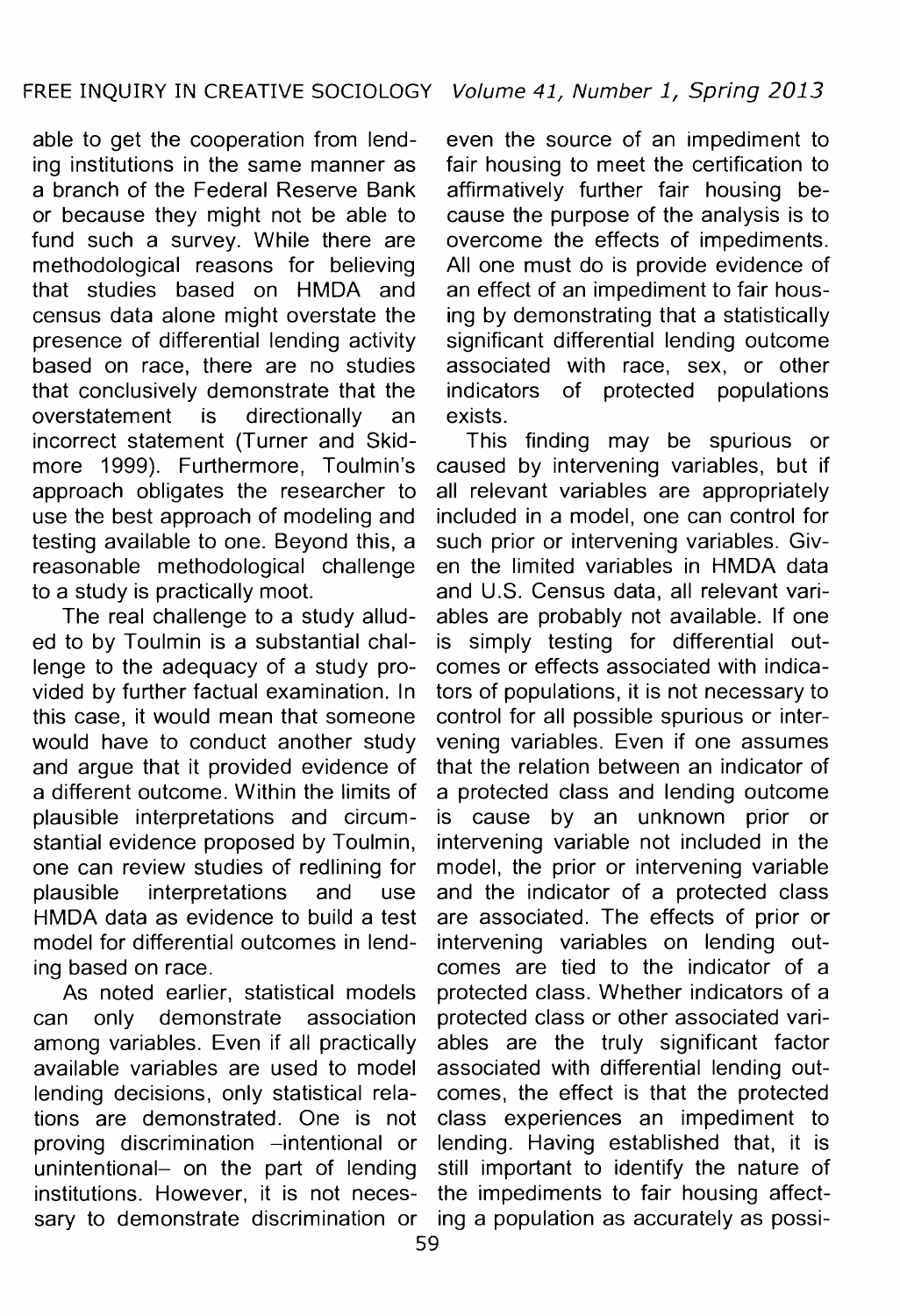ble in order to develop policies that are effective in furthering fair housing.

stat, Munnell et al. (1996) and Tootell (1996) have identified two categories of (1996) have identified two categories of (1994) have argued for the importance independent variables to test for dif- of reflecting racial tipping and transithose associated with characteristics of percentage of owner occupied units in census tracts containing properties for which African Americans reside gradu-<br>which loan applications are being ally increases from none to 15%. Then, which loan applications are being ally increases from none to 15%. Then, made and (2) those associated with the the distribution iumps to 33% and raindividual characteristics of loan appli- pidly increases to 100%. The census cants and their households. Studies tracts containing 33% or more African (Shlay 1988, 1989; Hula 1991; Galster and Hoopes 1993; Perle et al. 1994) occupied units are continuous and will that examined the characteristics of be entered in the model as a catego-<br>census tracts most often found the stical independent variable assigned a following variables to be statistically significant in predicting loan approval: significant in predicting Ioan approval: African American area and "0" if it is the median family income, the percent not.<sup>1</sup> Surrounding the African American the median family income, the percent  $\cdot$  not.<sup>1</sup> Surrounding the African American of owners who had lived in a different area is a boundary area containing four house five years ago, the percent of of the five census tracts with 10-15% vacant or vacant for sale single family African American households among vacant or vacant for sale single family African American households among detached units and condominiums, the owner-occupied units and 23 of the 39 percent of households composed of non-African American census tracts<br>married families with children under with median household incomes in the eighteen years of age, and the percent same income range as the African of owner occupied units. Less often American area (\$8,583 to \$22,773). median home value was found statis-<br>tically significant. Another variable is contiguous and will be entered in the tically significant. Another variable is contiguous and will be entered in the researchers (Benston 1981; Sykuta variable assigned a value of "1" if the 1994) treated the age of a house in census tract is in the boundary area terms of depreciation and housing condition. However, the age of a house Studies that examined the characcould also be considered in terms of teristics of individual loan applicants taste. These independent variables for and their households (Casey 1980; census tract characteristics were Benston 1981; Ingram and Frazier included in the model in this study. 1982; Leven and Sykuta 1994; Munnell

veloped to define the racial compo-

sition of a census tract for purposes of testing for differential lending outcomes. Most studies based on data **BUILDING THE MODEL** organized by census tracts define race as the percent of minority population in To build a model based on HMDA a census tract. However, Shlay (1989), tional neighborhoods. In Tulsa, the the distribution jumps to 33% and ratracts containing 33% or more African<br>American households among ownerrical independent variable assigned a<br>value of "1" if the census tract is in the area is a boundary area containing four owner-occupied units and 23 of the  $39$ with median household incomes in the American area  $(\$8,583$  to  $$22,773$ ). model as a categorical independent census tract is in the boundary area<br>and "0" if it is not.<sup>2</sup>

Two approaches have been de- et al. 1996; Tootell 1996) tended to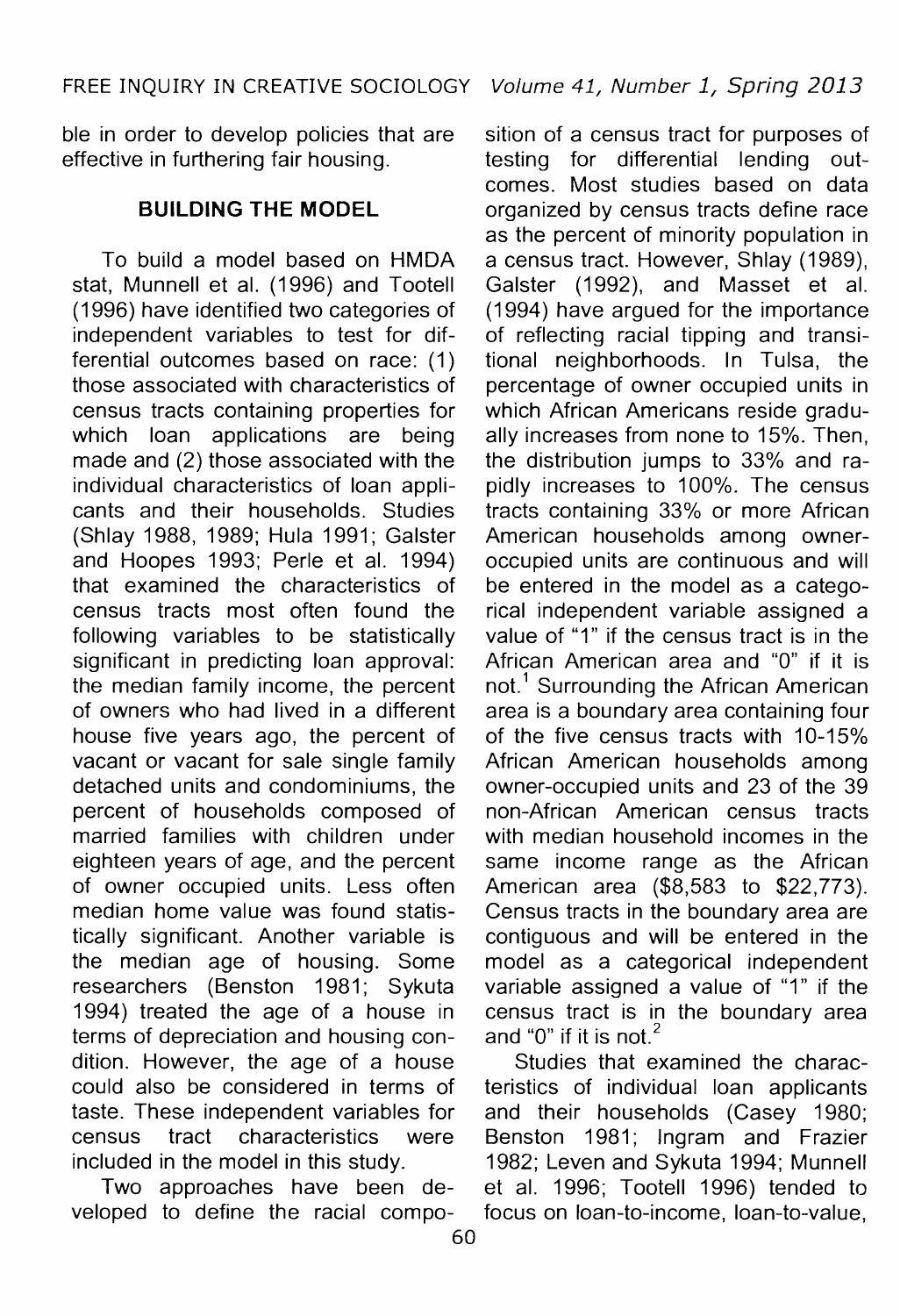credit history, consumer history, mort- Shlay et al. (1992) observed that housgage history, tenure in current employ- ing markets are local in nature. Galster ment. tenure of co-applicant in current and Hoopes (1993) demonstrated this ment, tenure of co-applicant in current and Hoopes (1993) demonstrated this employment, occupation, years to loan by showing that different models fit employment, occupation, years to loan by showing that different models fit maturity, annual rate of loan, life of the lending behavior in different cities. maturity, annual rate of loan, life of the lending behavior in different cities.<br>dwelling without maior rehabilitation. Therefore, a model cannot necessarily first-time buyer, private mortgage be full specified before the fact of the insurance approval, special programs, study. Accordingly, a comparative ap-<br>and secondary market loan. However, proach to the study of redlining that and secondary market loan. However, proach to the study of redlining that most of these variables are not avail-<br>explores all suggested approaches to able in the HMDA data. Using what is modeling the relation between race in the HMDA data, an indicator variable and lending outcomes needs to be for the applicant's race (1 if African used to explore the exact nature of the American, 0 if not), sex (1 if female, 0 if distribution of lending effects by race, American, 0 if not), sex (1 if female, 0 if distribution of lending effects by race, not), and number of applicants (1 if an sex, and other areas covered by the not), and number of applicants (1 if an sex, and other areas covered by the applicant and co-applicant. 0 if appli- requirement for an analysis of impediapplicant and co-applicant, 0 if appli- requirement for an analysis of impedi-<br>cant only) and continuous variables for ments to fair housing choice. Therefore the applicant's income and loan-to- four different models in which the income ratio were used to model loan natural logarithm of the odds of loan

loan is a dichotomous, categorical outcome, a logistic regression model composition of a census tract defined (Nester et al. 1989; Agresti 1990; Men- as the percent of minority population in to test for differential outcomes based and with all other dependent variables on race with lending outcome as the was fitted. Next, a similar model was dependent variable. If a loan was ori- fitted, but it used the racial composition ginated or approved but not accepted, of a census tract defined by an indicathe loan outcome variable was tor variable for census tracts in the assigned a value of "1". If the loan was African American area and an indicator denied by the financial institution, the variable for census tracts in the bounloan outcome variable was assigned a dary area. Finally, using these two value of "O". Rather than using the or- schemes, two more models were fitted dinary least squares method of fitting a with additional independent variables model that is common with continuous, reflecting the interaction of the area normally distributed dependent vari- racial composition variable(s) with othables, logistic regression models -in- er census tract variables and the intereluding the models fitted in this study- action of the race of the loan applicant tend to use maximum likelihood esti- with other variables associated with mators to fit a model because of the individual loan applicants. distribution of the dichotomous out- Several adjustment were made to come variable. the data to control for variables not

ithout major rehabilitation, Therefore, a model cannot necessarily<br>buyer, private mortgage be full specified before the fact of the explores all suggested approaches to ments to fair housing choice. Therefore approval for the individual applicant. approval are a function of independent<br>Since the decision to originate a variables were fitted and are reported Since the decision to originate a variables were fitted and are reported<br>in is a dichotomous, categorical out- in Table 1, First, a model with the racial the census tract, with no interactions,

In a critique of redlining studies, included in the model, to increase com-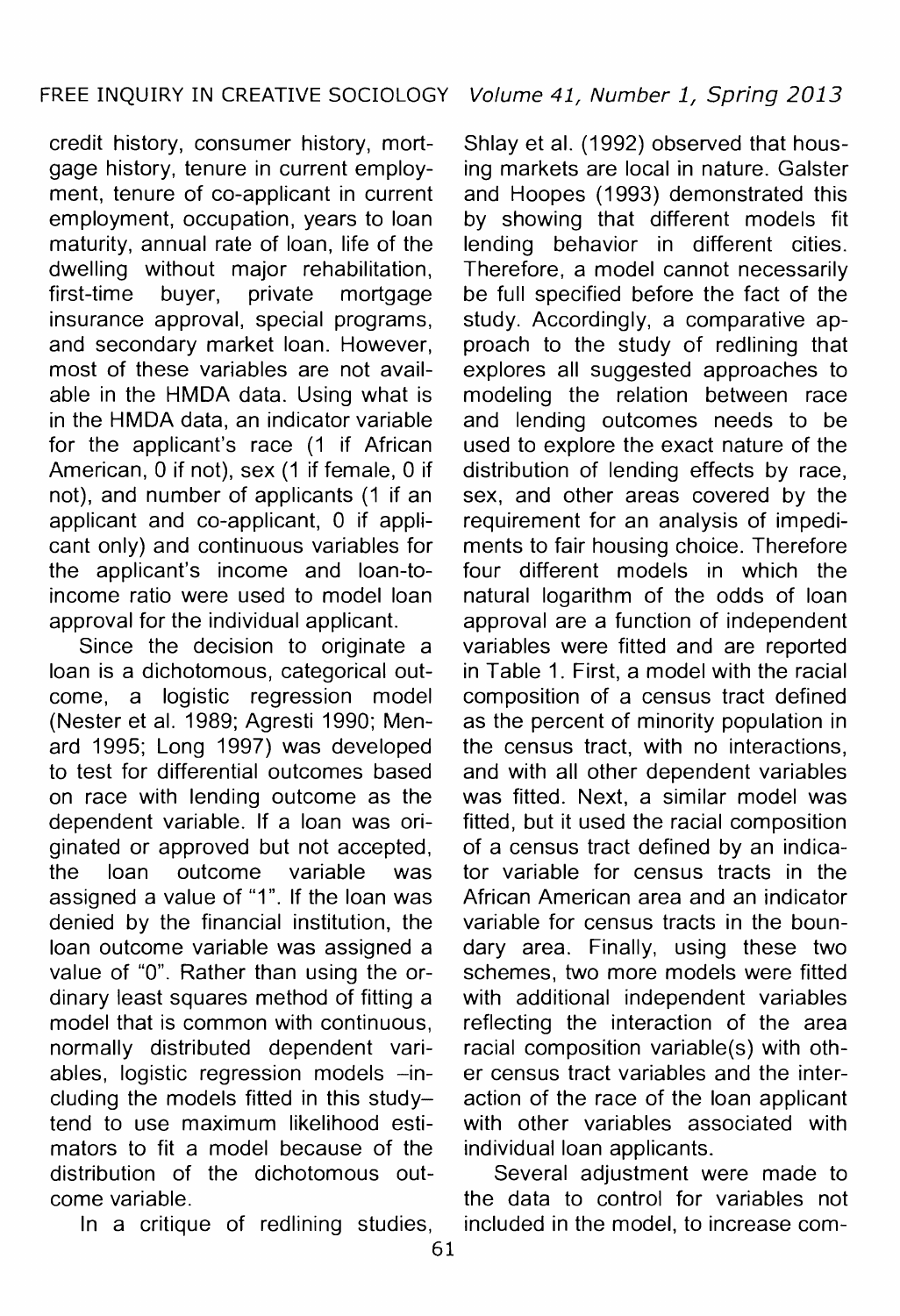| <b>MODEL 1's Variables</b>           | <b>Regression</b><br><b>Coefficient</b> |
|--------------------------------------|-----------------------------------------|
| African American Applicant Indicator | $-0.7472*$                              |
| Sex Indicator                        | $0.2737*$                               |
| Two applicants indicator             | $-0.2716*$                              |
| Income                               | $0.0380*$                               |
| Loan to income                       | $0.3480*$                               |
| Minorities per thousand households   | $-0.0005$                               |
| Median family income                 | $-0.0000$                               |
| Owners                               | $0.0022*$                               |
| <b>Movers</b>                        | 0.0005                                  |
| Median age of housing                | 0.0121                                  |
| Median value of housing              | 0.0000                                  |
| Families                             | $-0.0019*$                              |
| Vacant for sale                      | $-0.0011$                               |
| $R_{L}^{2}$ : 0.073 p: 0.371<br>.    |                                         |

Table 1: Four Logistic Regression Models of Factors Affecting the Lending Decision - Characteristics of Applicants

\*Wald statistic significant at the 0.05 level.

parability between African American loan applicants and non-African American loan applicants, and to ensure the linear nature of continuous independent variables. First, to control for the possible effects of census tracts being in the central city versus suburbs and to control for the natural growth of areas of new construction versus areas of existing housing, only census and loan applications in the City of Tulsa in census tracts with fewer than ten building permits issued for new residential construction in either 1990 or 1991 were included in the dataset. $3$ Second, since the middle four standard deviations of income of African American loan applicants were contained under \$70,000, only loan applicants with incomes under \$70,000 were included in the dataset. Since the loan-

to-income ratio increased geometrically for loan applicants with incomes of \$10,000 or less, only loan applicants with incomes over \$10,000 were included in the dataset. Since loans originated or approved but not accepted and loan applications denied are the only lending actions that clearly imply an active lending decision, loan applications withdrawn by applicants or closed for incompleteness were excluded. Finally, only loan applications to purchase homes that were owneroccupied as principal dwellings were considered. The final dataset included 2,270 cases.

# **FINDINGS**

From Table 1, the measure of multiple associations between independent var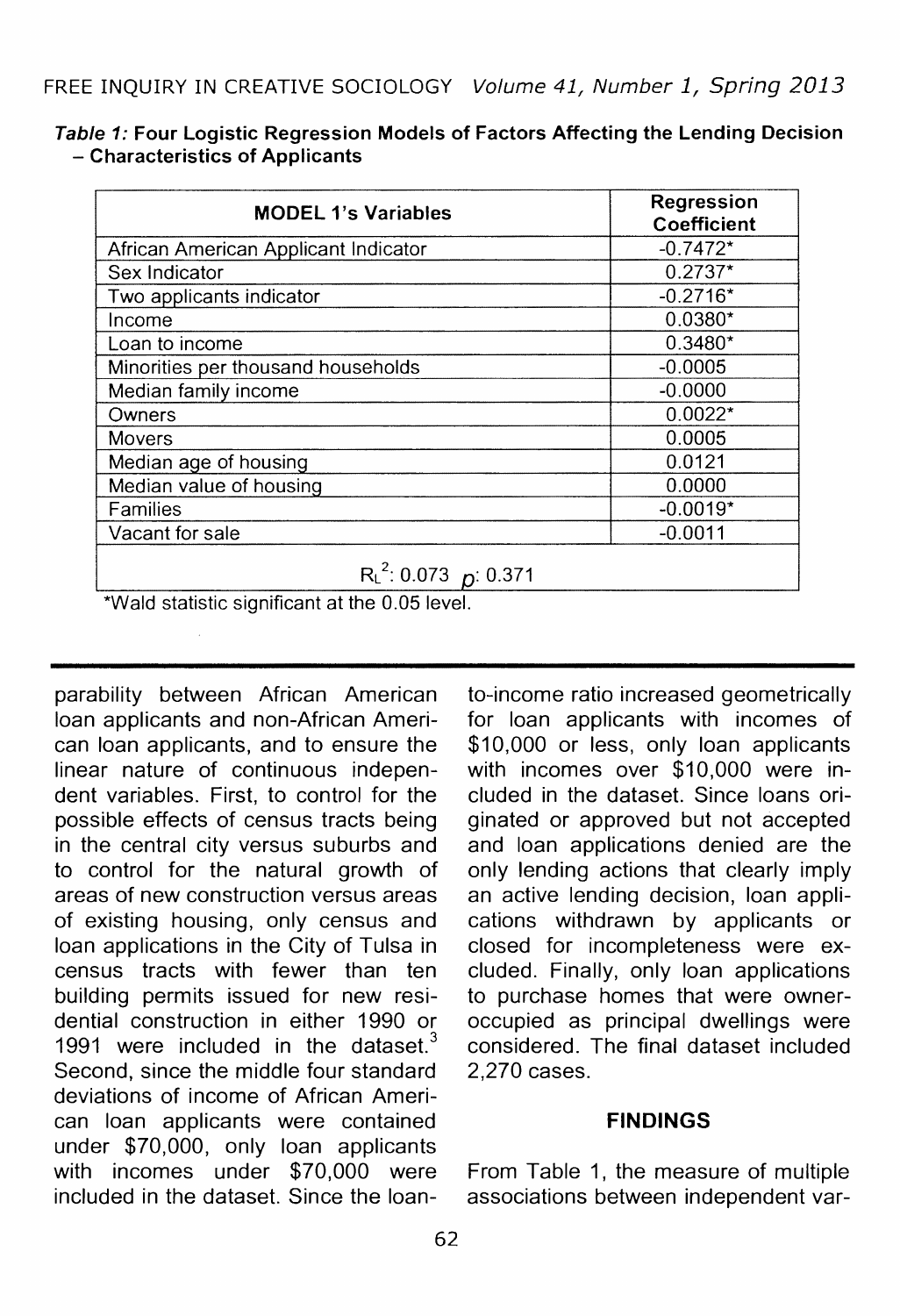iables and the dependent variable,  $R_L^2$ , is relatively weak. The proportional reduction in the absolute value of the loglikelihood measure is as follows: 0.073 for Models 1 and 2, 0.080 for Model 3, and 0.095 for Model 4. If one were to select the best fitting model based on  $R_L^c$ , it would be Model 4. The measure of the proportion each model reduces error of classification of cases is moderate. The proportional reduction in the error of classification of cases is 0.371 for Model 1, 0.378 for Model 2, 0.392 for Model 3, and 0.405 for Model 4.

If one were to select the model that most improved the efficiency of classification of cases as approved or rejected loans, it would be Model 4. While the magnitude of the measure of multiple association and of efficiency of classification are similar for all four

models, the ordering of the four models by goodness of fit and by efficiency of classification is the same. Therefore, Model 4 will be deemed to be the best fitting model.

The variables in Model 4 that are statistically significant at the 0.05 level or better as assessed by the Wald statistic are: sex, loan to income, income, owners per thousand households in the census tract containing the property, families per thousand households in the census tract containing the property, median age of housing in the census tract containing the property, the boundary census tract indicator, and interactions of African American applicant indicator by the applicant sex indicator, African American applicant indicator by the indicator for two applicants, African American applicant indi-

| Table 1 (continued): Four Logistic Regression Models of Factors Affecting the |
|-------------------------------------------------------------------------------|
| Lending Decision – Characteristics of Applicants                              |

| <b>MODEL 2's Variables</b>              | <b>Regression</b><br>Coefficient |
|-----------------------------------------|----------------------------------|
| African American Applicant Indicator    | $-0.6878*$                       |
| Sex Indicator                           | 0.2664                           |
| Two applicants indicator                | $-0.2692*$                       |
| Income                                  | $0.0378*$                        |
| Loan to income                          | $0.3312*$                        |
| African American census tract indicator | $-0.4660$                        |
| Boundary census tract indicator         | $-0.1312$                        |
| Median family income                    | $-0.0000$                        |
| Owners                                  | $0.0022*$                        |
| Movers                                  | 0.0005                           |
| Median age of housing                   | $0.0144*$                        |
| Median value of housing                 | 0.0000                           |
| Families                                | $-0.0018*$                       |
| Vacant for sale                         | $-0.0005$                        |
| $R_L^2$ : 0.073 p. 0.378                |                                  |

\*Wald statistic significant at the 0.05 level.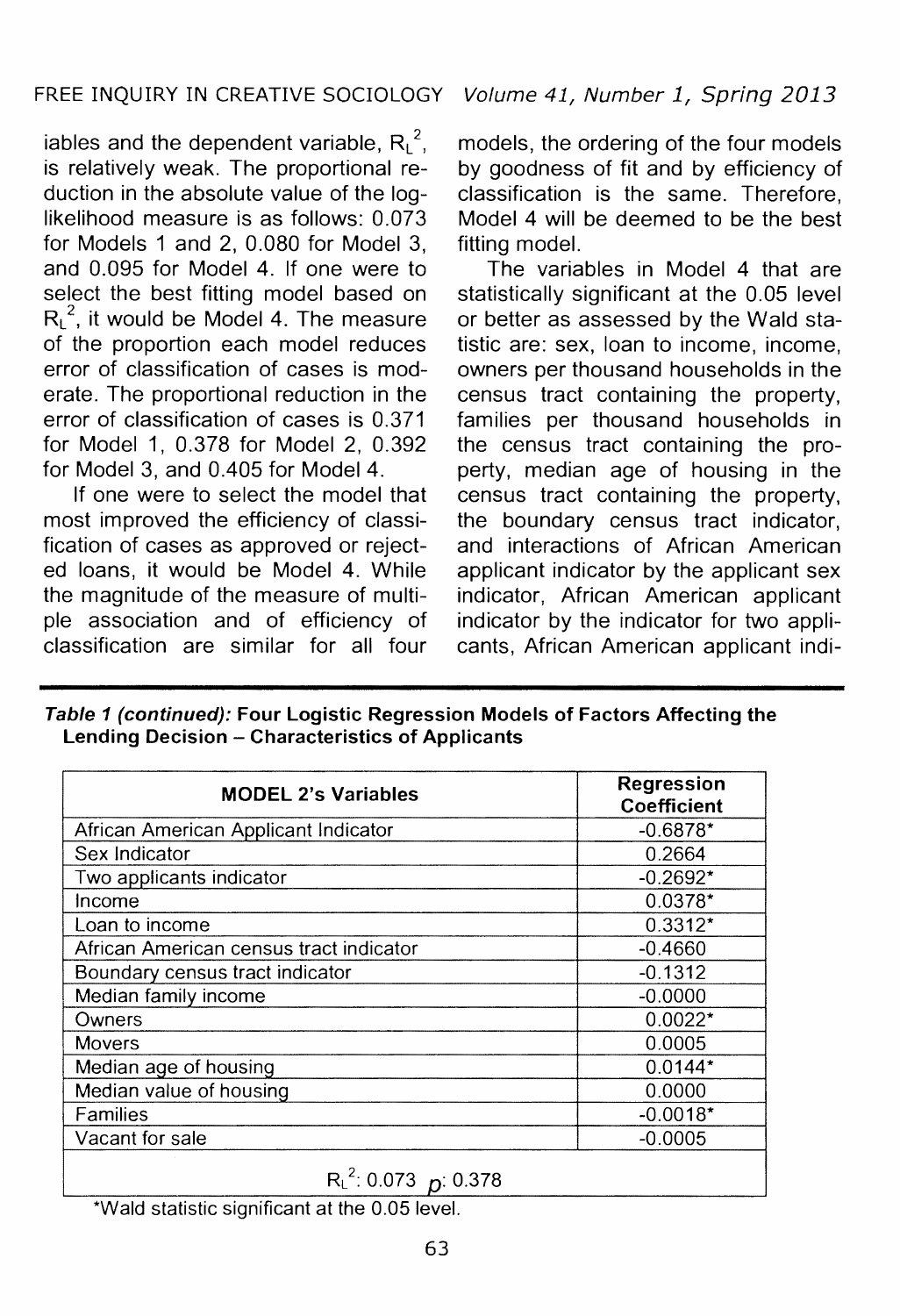| <b>MODEL 3's Variables</b>                                | Regression<br>Coefficient |  |
|-----------------------------------------------------------|---------------------------|--|
| African American Applicant Indicator                      | $-0.2774$                 |  |
| Interaction of African American Applicant Indicator with: |                           |  |
| Sex Indicator                                             | $-1.3365*$                |  |
| Two applicants indicator                                  | $-1.7217$                 |  |
| Income                                                    | 0.0358                    |  |
| Loan to income                                            | $-0.1894$                 |  |
| Sex Indicator                                             | 0.3863*                   |  |
| Two applicants indicator                                  | $-0.1582$                 |  |
| Income                                                    | $0.0369*$                 |  |
| Loan to income                                            | $0.3707*$                 |  |
| Minorities per thousand households                        | $-0.0029$                 |  |
| Interaction of Minorities per thousand households with:   |                           |  |
| Median family income                                      | $-0.0000$                 |  |
| Owners                                                    | $-0.0000$                 |  |
| Movers                                                    | 0.0000                    |  |
| Median age of housing                                     | 0.0000                    |  |
| Median value of housing                                   | 0.0000                    |  |
| <b>Families</b>                                           | 0.0000                    |  |
| Vacant for sale                                           | $-0.0000$                 |  |
| Median family income                                      | $-0.0000$                 |  |
| Owners                                                    | $0.0024*$                 |  |
| Movers                                                    | 0.0005                    |  |
| Median age of housing                                     | 0.0091                    |  |
| Median value of housing                                   | $-0.0000$                 |  |
| Families                                                  | $-0.0020*$                |  |
| Vacant for sale                                           | $-0.0011$                 |  |
| $R_{L}^{2}$ : 0.080 p: 0.392                              |                           |  |

### Table 1 (continued): Four Logistic Regression Models of Factors Affecting the Lending Decision - Characteristics of Applicants

\*Wald statistic significant at the 0.05 level.

the boundary census tract indicator by affects loan outcome. However, unlike the number of owners in the census Munnell and Tootell, the race of the tract containing the property who had applicant interacts with the sex of the lived in a different house five years ago applicant, the number of persons makper thousand owners. ing the application, and the income of

(1996) found, the race of the applicant reflect some of the other variables from rather than the racial composition of the Boston Federal Reserve Bank the area in which a property is to be study used by Munnell et al. (1996)

cator by the applicant's income, and purchased is the racial variable that As Munnell et al. (1996) and Tootell the applicant. These interactions could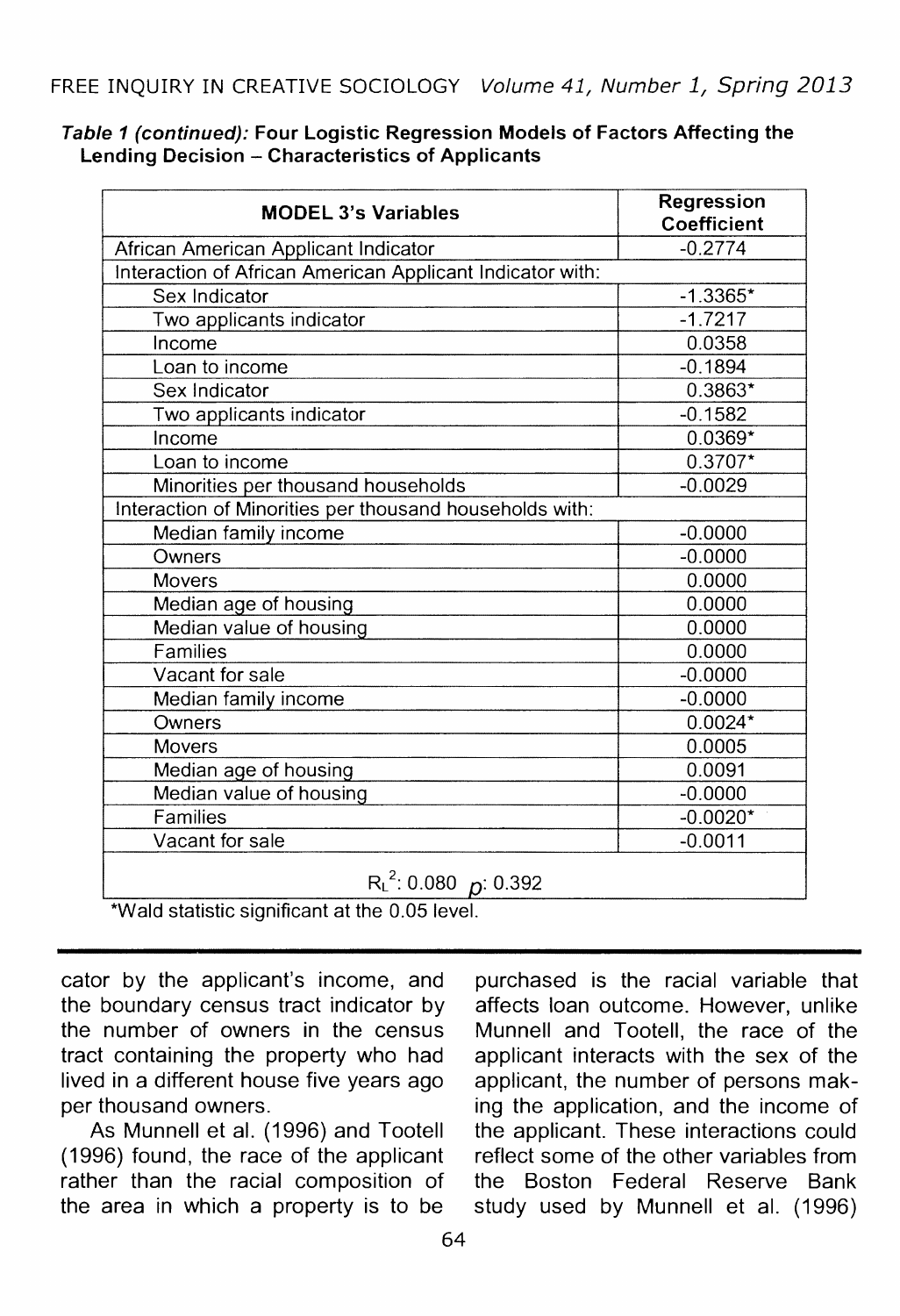| <b>MODEL 4's Variable</b>                                 | Regression<br>Coefficient |
|-----------------------------------------------------------|---------------------------|
| African American Applicant Indicator                      | $-0.4217$                 |
| Interaction of African American Applicant Indicator with: |                           |
| Sex Indicator                                             | $-1.3367*$                |
| Two applicants indicator                                  | $-1.9376*$                |
| Income                                                    | $0.0524*$                 |
| Loan to income                                            | $-0.2386$                 |
| Sex Indicator                                             | $0.3857*$                 |
| Two applicants indicator                                  | $-0.1734$                 |
| Income                                                    | $0.0368*$                 |
| Loan to income                                            | $0.3565*$                 |
| African American census tract indicator                   | 5.5216                    |
| Interaction of African American indicator with:           |                           |
| Median family income                                      | 0.0000                    |
| Owners                                                    | $-0.0144$                 |
| Movers                                                    | 0.0069                    |
| Median age of housing                                     | $-0.0622$                 |
| Median value of housing                                   | 0.0002                    |
| Families                                                  | $-0.0047$                 |
| Vacant for sale                                           | 0.0047                    |
| Boundary census tract indicator                           | 10.8959*                  |
| Interaction of Boundary Indicator with:                   |                           |
| Median family income                                      | $-0.0000$                 |
| Owners                                                    | $-0.0067$                 |
| Movers                                                    | $-0.0160*$                |
| Median age of housing                                     | $-0.0044$                 |
| Median value of housing                                   | 0.0000                    |
| Families                                                  | $-0.0048$                 |
| Vacant for sale                                           | $-0.0008$                 |
| Median family income                                      | $-0.0000$                 |
| Owners                                                    | $0.0039*$                 |
| <b>Movers</b>                                             | 0.0011                    |
| Median age of housing                                     | $0.0150*$                 |
| Median value of housing                                   | $-0.0000$                 |
| Families                                                  | $-0.0023*$                |
| Vacant for sale                                           | $-0.0025$                 |
| $R_{L}^{2}$ : 0.095 p: 0.405                              |                           |

### **Table 1 (continued): Four Logistic Regression Models of Factors Affecting the Lending Decision - Characteristics of Applicants**

\*Wald statistic significant at the 0.05 level.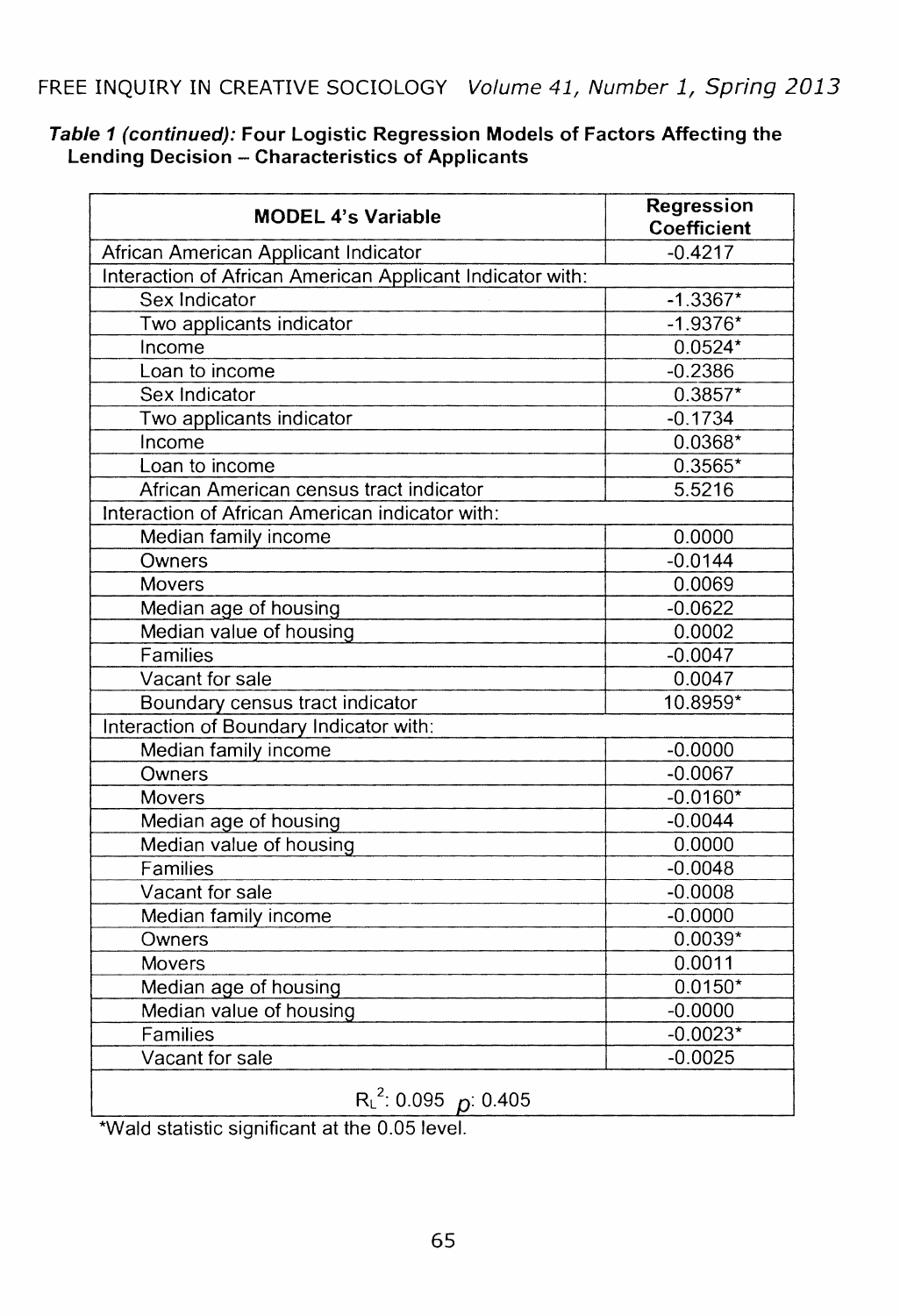and Tootell (1996). All other variables being equal, sole loan applicants that are African American females are predicted to be more likely than any non-African American applicant to receive<br>loan approval with incomes over approval with incomes over \$25,520 and less likely with incomes less than \$25,510. African American applicants that have two persons applying for the loan with a male as the the principal applicant -all other variables being equal- are predicted to be more likely than any non-African American applicant to receive loan approval with incomes over \$36,980 and less likely under than income. African American male applicants who are sole applicants are predicted to be more likely than any non-African American applicant to receive loan approval over the entire income range in this study. They are predicted to be almost twice as likely as any non-African American to receive loan approval at the lowest in-come (\$11,000) and 37 times more likely at the highest income (\$69,000). These findings are in the opposite direction of the findings of Cloud and Galster (1993) and Yinger (1995), who found that African Americans have comparable loan approval rates to non-African Americans in lower income ranges and lower loan approval rates in higher income ranges. However, Turner and Skidmore (1999) report that reversed results were found between two different regions of the country even when paired tester methods were used.

If one examines the African American population of loan applicants, 32% are sole male applicants, 30% are sole female applicants, 34% are two applicants with the male as the principal

applicant, and 4% are two applicants with the female as the principal applicant. All other variables being equal. sole-African American male applicants are predicted to be almost four times more likely than sole-African American female applicants to receive loan approval. Sole-African American female applicants are predicted to be almost twice as likely to receive loan approval as two applicants with the male as the principal applicant. Since none of the models in Table 1 include variables measuring credit history or debt-toincome ratios and since households with more persons at the same income level tend to have more expenditures (U.S. Department of Labor, Bureau of Labor Statistics, 1993), this ordering is possibly reflective of increased debt associated with children and increased household size.

All of the studies reviewed for this study and the interpretation of the findings of this study to this point have adopted a ceteris paribus strategy to test for the unique contribution of race to loan approval rates. However, when one examines the significant variables other than race for Model 4, one finds that the mean level of several variables for African Americans and for non-African Americans are not similar. While African American loan applicants have average incomes of \$27,920, non-African American loan applicants have average incomes of \$34,280. In African American census tracts, there is an average of 595 owner occupied units per thousand occupied. In non-African American census tracts, there is an average of 696 owner occupied units per thousand occupied households.

For African American loan appli-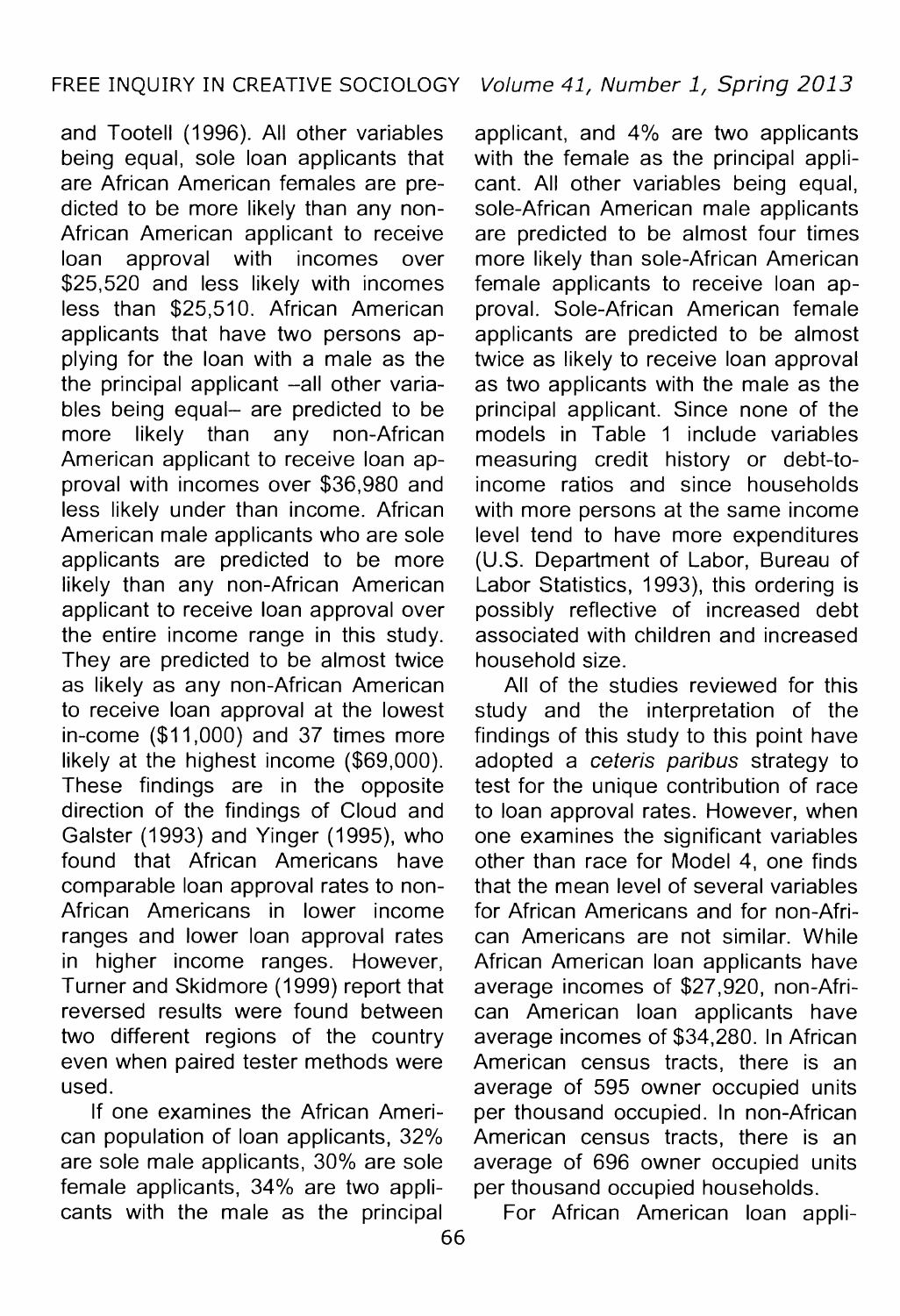cants and for applicants for housing in African American census tracts, these differences in the average level of these variables are significant. If the average income of African American applicants were the same as non-African American applicants, the predicted odds of loan approval for African American loan applicants would be 76% higher. If home ownership were as concentrated in African American census tracts as in non-African American census tracts, the predicted odds for loan approval for a property in an African American census tract would be 50% higher.

# **POLICY IMPLICATIONS AND CONCLUSION**

The populations that seem to experience diminished lending outcomes in this study cannot be described by single variables alone. Therefore, housing policies cannot be built on simple income or racial categories. To address the situation in Tulsa, one would need to target housing assistance for home ownership to female, African American sole loan applicants with incomes less than \$25,520 and to African American applicants that have two persons applying for the loan with incomes less than \$36,980. Depending on the number of persons in the household, assistance provided under the definition of low to moderate income families under the Department of Housing and Urban Development guidelines may not be available to those applicants on the upper end of these income categories.

Although a policy addressed to these two populations of loan applicants might resolve the problem of diminished lending outcomes for these populations ceteris paribus, these populations of loan applicants do not exist ceteris paribus as individuals alone. They exist in racially and economically segregated communities (Shevsky and Bell 1955; Berry and Kasarda 1977). As noted above, African Americans as a population have lower mean incomes than non-African Americans. Home ownership in predominantly African American census tracts is lower than in predominantly non-African American census tracts. To address the problem of diminished lending outcomes in the predominantly African American area, one would need to develop policies to increase the income levels of African Americans or to offset the lower income levels with lending programs to address the problem of lower incomes. Similarly, home ownership programs need to be targeted for the predominantly African American area to address the diminished lending outcomes associated with lower concentrations of home ownership in that area.

Finally, the approach of this study implies a different policy approach to address effects of impediments to fair housing choice than that implied in the literature reviewed for this study. Most of the literature reviewed for this study focused on finding evidence for discrimination in lending. Focusing on this legally threatening issue invites a demand for a level of certainty that is not practically possible. It encourages a<br>proliferation of speculation about of speculation about potential variables not included in a model as alternative hypotheses explaining evidence of discrimination. It leads to a ceteris paribus approach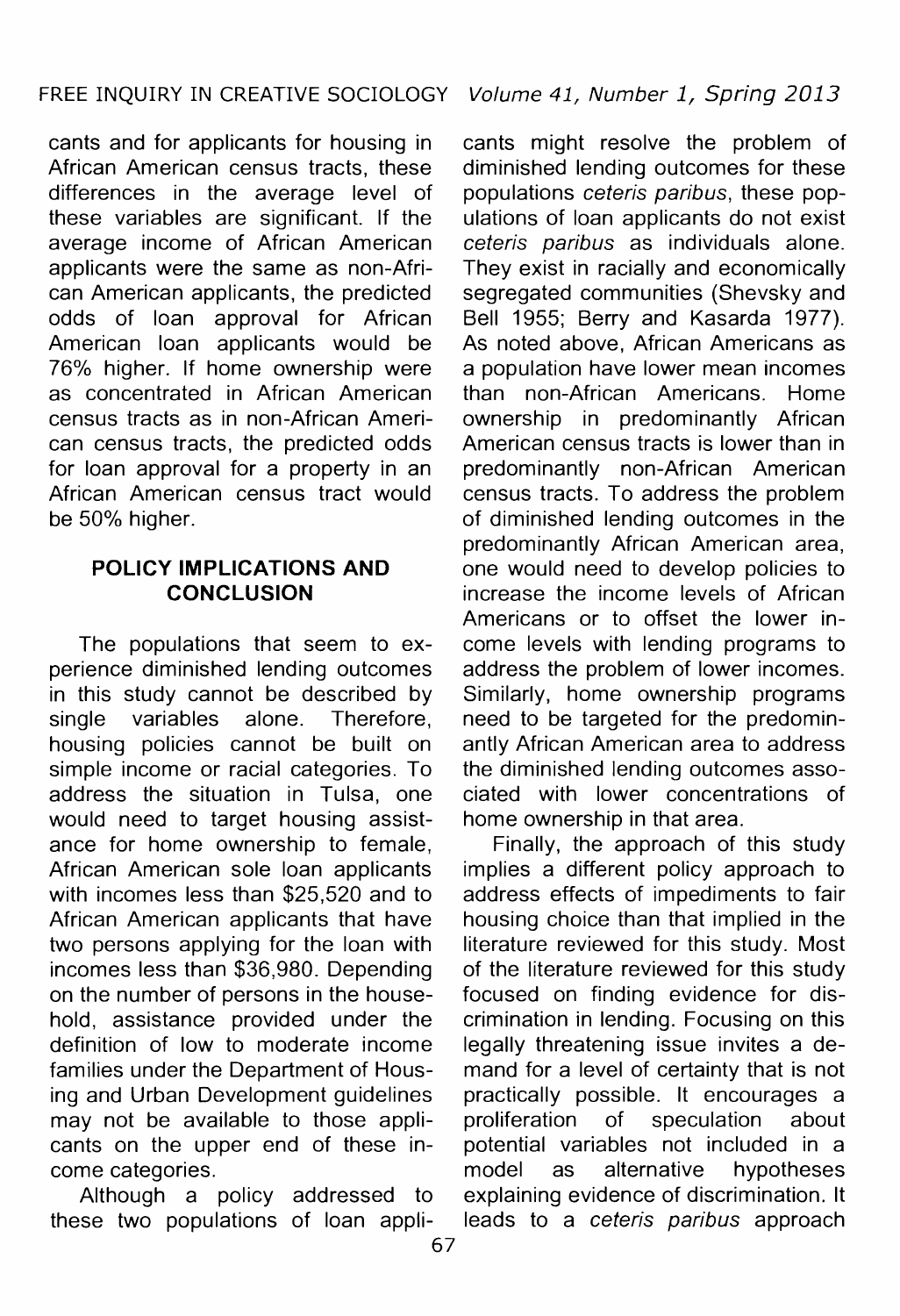that ignores differences in populations that have real effects on racially and<br>economically segregated neighboreconomically segregated neighborhoods. In its extreme form, it leads to a possible justification of differential lending treatment by identifying default rates uniquely attributed to race. The approach suggested in this study shifts the emphasis to identifying populations that experience differential outcomes or effects with respect to lending. Policies and programs can be crafted to assist populations overcome effects without necessarily addressing causes that are difficult to specify. By adopting this approach, the problems of unattainable levels of certainty and limited access to variables can be addressed.

# **NOTES**

- $\overline{1}$ The census tracts excluded from consideration for this reason in this study using the 1980 census tract numbering configuration are: 10.00, 50.02, 67.04, 73.06, 73.07, 74.03, 75.05, 76.01, 76.03, 76.04, 76.05, 76.06, 76.07, 90.05, and 101.
- <sup>2</sup> The predominantly African American area includes census tracts 2, 5, 6, 7, 8, 9, 57, 61, 62, 80.02, and 91.01.
- <sup>3</sup> The census tracts included (in 1980 configuration): 1, 3, 4, 12, 13, 14, 15, 16, 18, 19, 20, 21, 22, 23, 24, 25, 26, 27, 28, 29, 30, 46, and 80.01. The exceptions falling outside of the edge of the predominantly African American area are census tracts 31, 34, 35, 48, 49, 50.01, 59, 67.01, 68.01, 69.05, 71.01, 81, 86, 88, 90.02, and 90.04.

## **References**

- Agresti, Alan. 1990. Categorical Data Analysis. NY: John Wiley & Sons.
- Becker, G.S. 1993. 'The Evidence Against Banks Doesn't Prove Bias." Pp. 18 in Business Week, April 19.
- Benston, G.J. 1981. "Mortgage Redlining Research: A Review and Critical Analysis." Journal of Bank Research 12:8-23.
- Berry, B. and J. Kasarda. 1977. Contemporary Urban Ecology. NY: Macmillan.
- Cloud, C. and G. Galster. 1993. "What Do We Know About Racial Discrimination in Mortgage Markets?" Review of Black Political Economy 22:101-120.
- Duncan, Otis Dudley. 1984. Notes on Social Measurement: Historical and Critical. NY: Russell Sage Foundation.
- Galster, G. 1992. "Theoretical Framework for Econometrically Analyzing Mortgage Lending Activity in Census Tracts." Urban Affairs Quarterly 28:146-155.
- Galster, G. and P. Hoopes. 1993. "Note on Aggregation Bias in Analyzing Mortgage Lending Patterns in Census Tracts." Urban Affairs Quarterly 29: 146-150.
- Hula, R.C. 1991. "Neighborhood Development and Local Credit Markets." Urban Affairs Quarterly 27:249-267.
- Ingram, F.J. and E.L. Frazier. 1982. "Alternative Multivariate Tests in Limited Dependent Variable Models: An Empirical Assessment." Journal of Financial and Quantitative Analysis 17:227-240.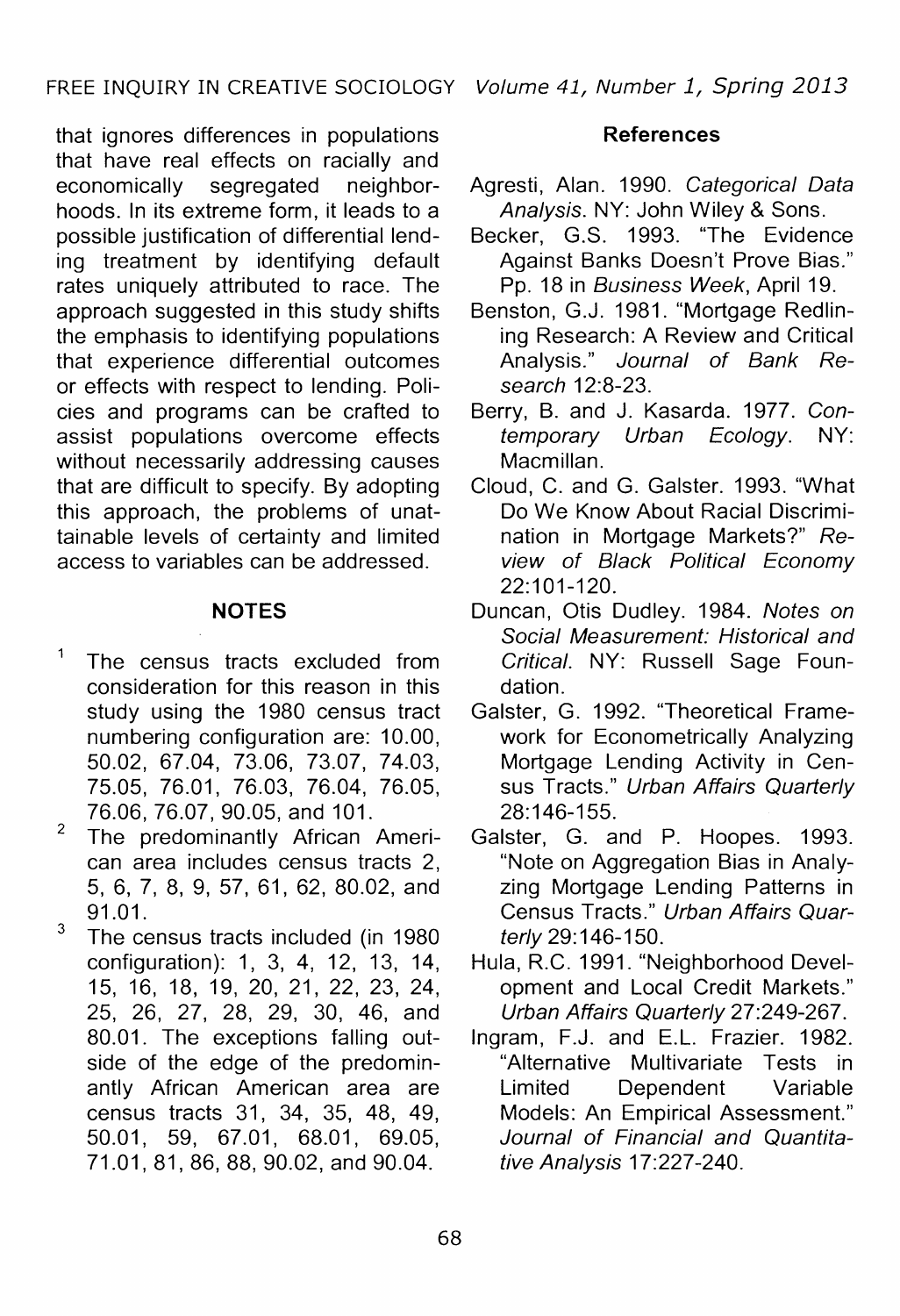FREE INQUIRY IN CREATIVE SOCIOLOGY Volume 41, Number 1, Spring 2013

- Leven, C.L. and M.E. Sykuta. 1994. "The Importance of Race in Home Mortgage Loan Approvals." Urban Affairs Quarterly 29:479-489.
- Listokin, D. and S. Casey. 1980. Mortgage Lending and Race. New Brunswick, NJ: Rutgers University Center for Urban Policy Research.
- Long, J.S. 1997. Regression Models for Categorical and Limited Dependent Variables. Thousand Oaks, CA: Sage.
- Massey, D.S., A.B. Gross, and K. Shibuya. 1994. "Migration, Segregation, and the Geographic Concentration of Poverty." American Sociological Review 59:425-445.
- Menard, S. 1995. Applied Logistic Regression Analysis. Thousand Oaks: Sage.
- Munnell, A.H., G.M.B. Tootell, L.E. Browne, and J. McEneaney. 1996. "Mortgage Lending in Boston" Interpreting HMDA Data." American Economic Review 86:25-53.
- Neter, J., W. Wasserman, and M.H. Kutner. 1989. Applied Linear Regression Models. Homewood, IL: Irwin.
- Perle, E.D., K. Lynch, and J. Horner. 1994. "Perspectives on Mortgage Lending and Redlining." Journal of the American Planning Association 60:344-354.
- Rosenbaum, E. 1994. "The Constraints on Minority Housing Choices, New York City, 1978-87." Social Forces 72:725-747.
- Shevsky, E. and W. Bell. 1955. Social Area Analysis. Palo Alto: Stanford University Press.

- Shlay, A.B. 1988. "Not in that Neighborhood: The Effects of Population and Housing on the Distribution of<br>Mortgage Finance within the Finance Chicago SMSA." Social Science Research 17:137-163.
- ------. 1989. "Financing Community: Methods for Assessing Residential Credit Disparities, Market Barriers,<br>and Institutional Reinvestment and Institutional Reinvestment Performance in the Metropolis." Journal of Urban Affairs 11:201-223.
- Shlay, A.B., I. Goldstein, and D. Bartelt. 1992. "Racial Barriers to Credit." Urban Affairs Quarterly 28:126-140.
- Tootell, G.M.B. 1996. "Redlining in Boston" Do Mortgage Lenders Discriminate Against Neighborhoods?" Quarterly Journal of Economics 111:1049-1079.
- Toulmin, S.E. 1970. Reason in Ethics. Cambridge: Cambridge University Press.
- ------. 1989. Cosmopolis. NY: The Free Press.
- Turner, M.A. and F. Skidmore (eds.). 1999. Mortgage Lending Discrimination: A Review of Existing Evidence. Washington, D.C.: The Urban Institute.
- U.S. Department of Labor, Bureau of Labor Statistics. 1993. Consumer Expenditure Survey, 1990-91. Bulletin 2425. Washington, D.C.: U.S. Government Printing Office.
- Yinger, J. 1987. "The Racial Dimension of Urban Housing Markets in the 1980s." Urban Affairs Annual Reviews 32:43-67.
- ------. 1995. Closed Doors, Opportunities Lost: The Continuing Costs of Housing Discrimination. NY: Russell Sage.